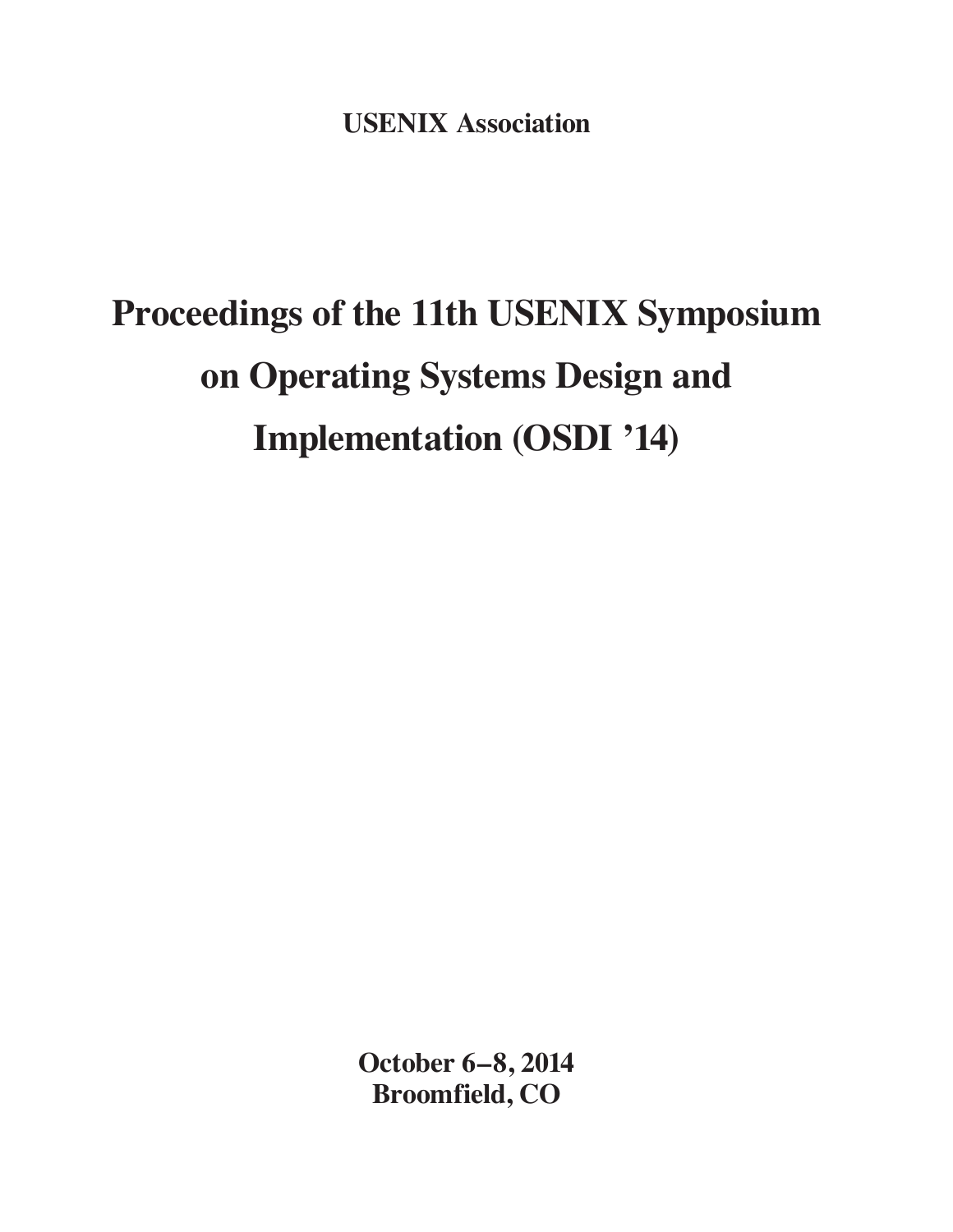### **Conference Organizers**

#### **Program Co-Chairs**

Jason Flinn, *University of Michigan* Hank Levy, *University of Washington*

#### **Program Committee**

Lorenzo Alvisi, *The University of Texas at Austin* Dave Andersen, *Carnegie Mellon University* Remzi Arpaci-Dusseau, *University of Wisconsin— Madison* Mihai Budiu, *Microsoft Research* George Candea, *École Polytechnique Fédérale de Lausanne (EPFL)* Peter Chen, *University of Michigan* Allen Clement, *Google and Max Planck Institute for Software Systems (MPI-SWS)* Landon Cox, *Duke University* Nick Feamster, *Georgia Institute of Technology* Bryan Ford, *Yale University* Roxana Geambasu, *Columbia University* Gernot Heiser, *University of New South Wales Australia/NICTA* M. Frans Kaashoek, *MIT CSAIL* Ed Nightingale, *Microsoft Research* Timothy Roscoe, *ETH Zürich* Emin Gün Sirer, *Cornell University* Doug Terry, *Microsoft Research* Geoff Voelker, *University of California, San Diego* Andrew Warfield, *University of British Columbia* Emmett Witchel, *The University of Texas at Austin* Junfeng Yang, *Columbia University* Yuanyuan Zhou, *University of California, San Diego* Willy Zwaenepoel, *École Polytechnique Fédérale de Lausanne (EPFL)*

**Poster Session Co-Chairs** Allen Clement, *Google and Max Planck Institute for Software Systems (MPI-SWS)* Roxana Geambasu, *Columbia University*

#### **Steering Committee**

Remzi Arpaci-Dusseau, *University of Wisconsin— Madison*

Brad Chen, *Google* Casey Henderson, *USENIX* Brian Noble, *University of Michigan* Margo Seltzer, *Harvard School of Engineering and Applied Sciences and Oracle* Chandu Thekkath, *Microsoft Research Silicon Valley* Amin Vahdat, *Google and University of California, San Diego* **External Review Committee** Atul Adya, *Google* Emery Berger, *University of Massachusetts* Luis Ceze, *University of Washington* Angela Demke Brown, *University of Toronto* Greg Ganger, *Carnegie Mellon University* Joseph Gonzalez, *University of California, Berkeley* Andreas Haeberlen, *University of Pennsylvania* Galen Hunt, *Microsoft Research* Sam King, *Twitter* Eddie Kohler, *Harvard University* Ramakrishna Kotla, *Microsoft Research* Jinyang Li, *New York University* Wyatt Lloyd, *Facebook and University of Southern California* Shan Lu, *University of Wisconsin—Madison* Jeff Mogul, *Google* Satish Narayanasamy, *University of Michigan* Jason Nieh, *Columbia University* Vivek Pai, *Princeton University* Rodrigo Rodrigues, *CITI/NOVA University of Lisbon* Bianca Schroeder, *University of Toronto* Mike Swift, *University of Wisconsin—Madison* Kaushik Veeraraghavan, *Facebook* Hakim Weatherspoon, *Cornell University* Matt Welsh, *Google* John Wilkes, *Google* Ding Yuan, *University of Toronto* Nickolai Zeldovich, *MIT CSAIL* Feng Zhao, *Microsoft Research*